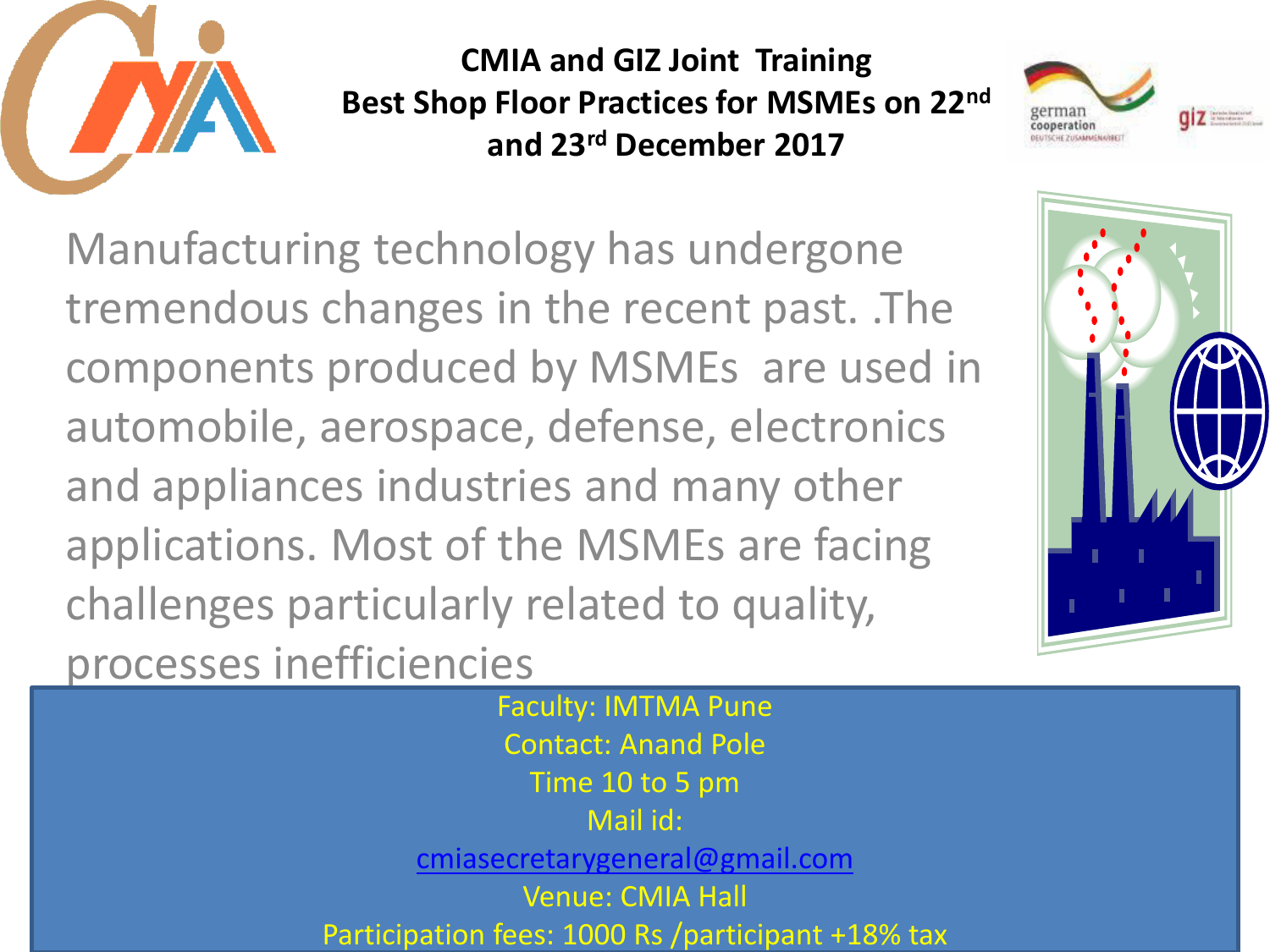

## **Best Shop Floor Practices**

**for MSMEs** 



## **Focus Area**

- 5s -Benefits of 5S , Implementing 5S
- Visual Factory Management
- Total Productivity Maintenance -Maintenance System ,The Six Losses in TPM ,Implementing TPM
- Waste through Movement
- Continuous improvement tools: Poke yoke, Automation in processes, Process ownership
- Quality -The Quality Movement, Continuous Improvement ,Cost of Quality; Zero defect concept, Supervisor's Role in Quality ,The Deming Cycle ,ISO 9000 Standard Certification ;<br>,
- Basic Quality Tools
- The Concept of QCC, Quality Management through QCC ,Guidelines on QCC Implementation